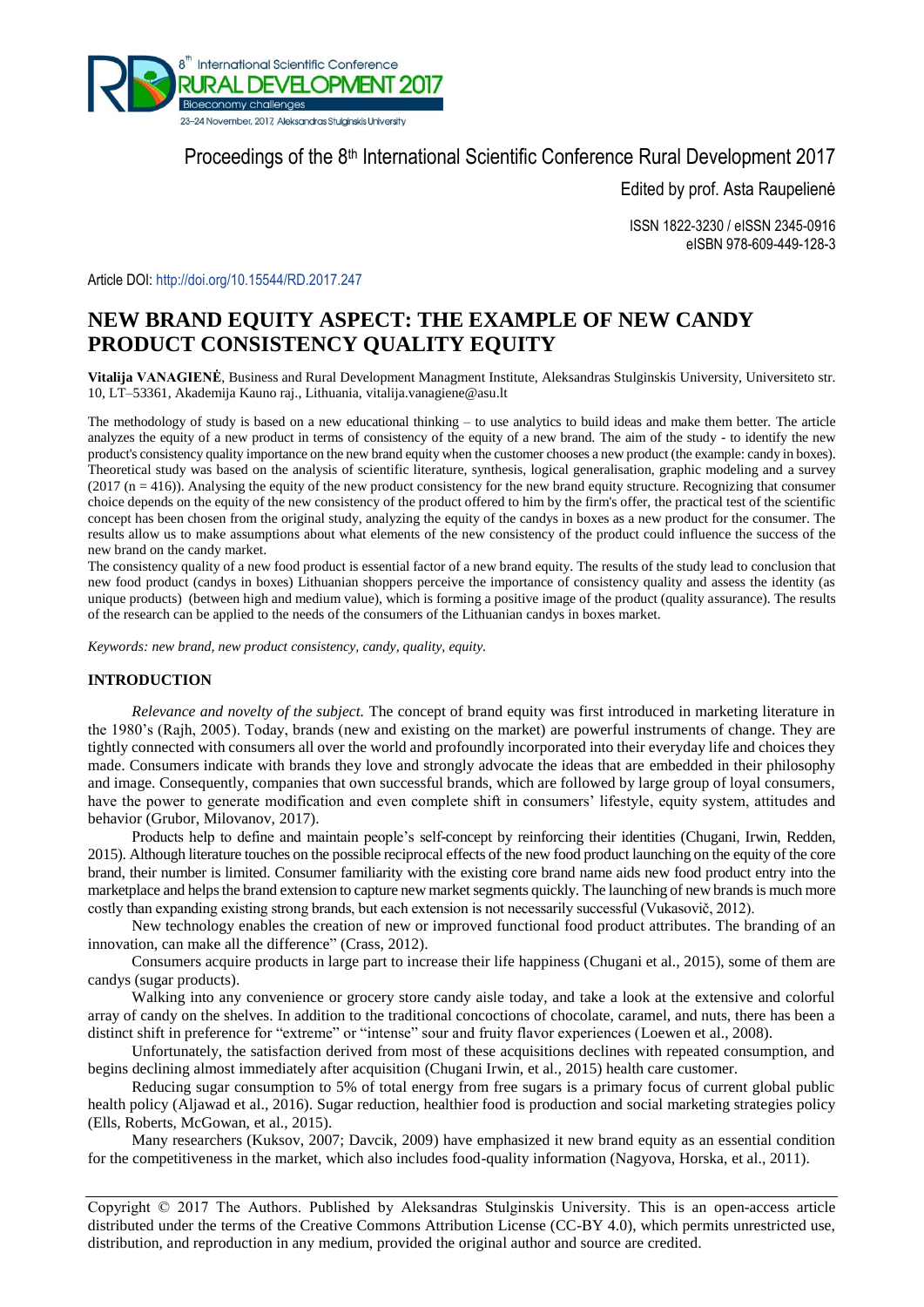*Problem.* Researchers Kitt, Sträter (2008) in their the study concluded that sugar-free confections grew much faster than those made with sugars, mainly because they dominated the new-product launches. Chocolate products are the most important products of candy that are popular with a lot and as a source of energy in addition to its high nutritional value. Chocolate is the most frequently craved food [\(El-kalyoubi](https://www.sciencedirect.com/science/article/pii/S0570178311000212#!) et al., 2011). However, chocolate is classified as a high calorie food due to the high fat and sugar contents. These contents have negative effects on health [\(Kim e](https://www.sciencedirect.com/science/article/pii/S235261811730015X#!)t al. 2017), Black chocolate, black chocolate candys without synthetic food additives, no GMO, sugar reduction, organic consistency are good effect effects on health.

Lithuania, as well as other countries in the world, pays more and more attention to food quality. This is determined by both – a new buyer approach to food and human concern. Does this claim confirm the fact of the purchase of candys according to their quality characteristics in Lithuania.

In this study, the research problem presupposes the **aim of the study** - to identify the new product's consistency quality importance on the new brand equity when the customer chooses a new product (the example: candy in boxes).

The logic of realisation of the aim emphasizes the following **goals:**

1) To analyze the theoretical model concepts for new brand new food product equity.

2) To present the results of the test for the new brand new product (candy in boxes) consistency quality equity elements. The **scope of study** – new brand equity aspect – the example of new candy product consistency quality equity.

The **methodology of study** based on a newschool thinking **-** use analytics to build ideas and make them better (Nielsen, 2016).

Theoretical study was based on the analysis of scientific literature, synthesis, logical generalisation, graphic modeling and a survey (2017 ( $n = 416$ )). In order to substantiate representativeness of the questionnaire data, the Paniotto sample calculation formula (Vanagienė, Klupšas, 2010) was applied, which enabled to obtain 95 percent of reliability degree (the desired accuracy is 5 per cent.) of Lithuania ( $n = 400$  enough for reliability).

According to the internal consistency of the questionnaire, the internal reliability of the new product consistency quality equity scales is rather high (Cronbach alpha – 0,908), so the questionnaire is suitable for the presentation of the study.

Was aimed at determining which elements of the new product equity are most important to the consumer when choosing new brand new candys in boxes. In the respondents' point of view, the new product (new candys in boxes) consistency quality equity impact on the new brand equity was rated in a  $3$  – point scale (3 (high), 2 (medium), 1 (low).

The software statistical package SPSS 22.0 was used to analyze the results of the research. The statistical significance level chosen in the study was  $p = 0.05$ . In order to fulfill the research objectives, the normality of distributions was first tested. According to the Kolmogorov-Smirnov criterion, all distributions were statistically significantly different from the normal one. Therefore, non-parametric criteria for the independent Mann-Whitney and Kruskal-Wall measurements were used to compare the averages.

## **THE RESULTS OF THE STUDY**

*New brand new product equity. New product consistency quality equity.* Modern marketing theory and practice recognize brand equity as being a key business strategic asset of a company (Vukasovič, 2016). Brand equity as the added equity that a brand brings to a particular product or service, and points out that brand equity is that set of assets and liabilities linked to a brand, its name or symbol, that incorporate or decrease the equity provided by a product or service to the company or its customers (Porral et al., 2015). The global food industry is in a dynamic environment that requires innovation - the emergence of new brands (Vukasovich, 2012).

Although literature touches on the possible reciprocal effects of the new product launching on the equity of the core brand, their number is limited. Consumer familiarity with the existing core brand name aids new product entry into the marketplace and helps the brand extension to capture new market segments quickly. The launching of new brands is much more costly than expanding existing strong brands, but each extension is not necessarily successful (Vukasovič, 2016).

Every day people get feelings of brands from touch points such as advertisements, news reports, and conversations with family and friends, product experiences. Unless they are actively shopping, much of that exposure is wasted.

But what happens when something triggers the impulse to buy? Those accumulated impressions then become crucial because they shape the initial consideration set: the small number of brands consumers regard at the outset as potential purchasing options (Brunello, 2014).

There is a strong connection between innovation and brand equity. They are both significant dimensions that drive businesses today. Innovation represents a primary determinant of brand equity. When innovation lacks, consumers are likely to experience stress, irritation, annoyance, frustration, and sometimes even rage. These "symptoms" influence the way in which consumers evaluate the firm's innovations and have a negative effect on customer satisfaction. This leads to a loss of customers, a negative impact on the firm's brand equity, and damage to the firm's valuable brand assets. The brand allows ownership of the innovation, adds credibility and legitimacy, enhances visibility, and supports communication. Concurrently, successful product/service innovations strengthen brand equity because they may reinforce and in some cases broaden brand meaning, help to revitalize brands, act as an effective measure against private labels, and improve brand equity and profitability (Brunello, 2014).

When consumers display loyalty for the brand, they substantially reduce the search for information, sometimes eliminating it completely, which gets a simplification of the decisional process (Brunello, 2014).

New brand awareness is the first step to creating brand equity. New brand awareness affects the formation and the strength of new brand associations, including perceived quality (Amegbe, 2016). Many researchers (Kuksov, 2007) have emphasized it as an essential condition for the competitiveness in the market, which also includes food-quality information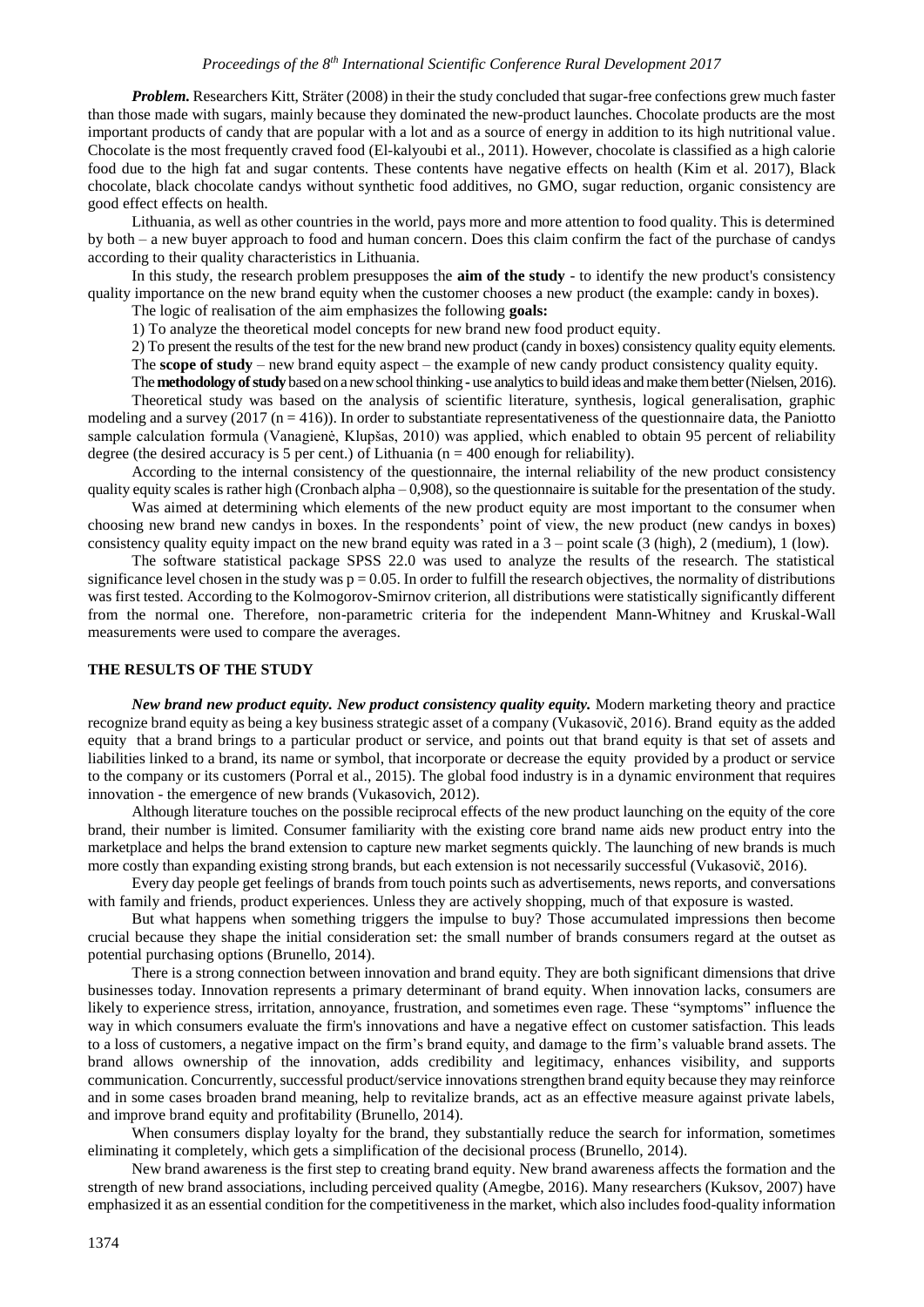(Nagyova et al., 2011). Therefore, buyers started looking for safer and better controlled labelling of food products, the ones made in a more environmentally friendly, authentic, and locally oriented way (Rembialkowska, 2004).

New brand awareness is an important component of brand equity. The products have characteristics that other brands don't (Alhaddad, 2015).

New technology enables the creation of new or improved functional new product attributes. The branding of innovation ,,can make all the difference''. When a firm introduces a new product, it has to make two choices. First, whether the new product is introduced with or withouta brand and if it opts for a brand, whether it relies on an established brand or creates a new brand. (Crass, 2014). This article analyzes the new product of a new brand, the distinction of which is based on the product's consistency in terms of innovation (Fig. 1). With growing access to information, consumers are increasingly aware of the impact their food and beverage choices have on their health and wellness. This trend is found not only in foods but also in personal care, where consumers are going back to basics, seeking products with natural ingredients (Nielsen, 2016).



Figure 1. What's on the new product wish list of consumers? (Nielsen, 2016)

The importance of new product equity components for understanding the equity of a new brand is highlighted by researchers (Browning, Deyst, 2002, Gerhardt, 2006). The emergence of a new brand on the food market and consolidation becomes a specific and often unknown, risky area. These aspects create many tasks for the company, one of the most important of which is to gain leadership in the market. When developing the equity of a new brand new food product, the buyer needs to know in the pre-introduction phase (the development of a new food product prototype) which key criteria for the equity of the product are crucial for the buyer to buy. Accordingly, knowing this information, creating a new brand of food products for the buyer will become more successful and facilitate the buyer's decision at the trading venue (Fig. 2).

The new brand new food product is based on new ideas on equity components (Keller, 1993), which can be applied to all elements that create a product's equity or only a part of it, individual elements (Fig. 2).

Matching or exceeding the expectations of customers is a difficult task, especially when flavors and understanding of equity s that apply to the same end uses constantly change.

Therefore, only by properly applying marketing measures related to customer behavior, knowing the equity of the new food equity even before the test marketing, thereby improving the success of the brand's new brand (Gerhardt, 2006).

In order to establish a new brand in the food market, it is necessary to link it (LR State Patent Bureau, 2010) and present it, arguing the equity of the product by means of positioning, forming strong functional and emotional associations (Vukasovič, 2012) about the equity (1-low; 2-medium; 3-high) of the new food product (Fig. 1). The equity of a new brand is the concept of positioning the equity of the food equity attributes. The equity of a new brand to the equity of a food can be measured by the willingness of consumers to pay more for the equity of a new food. Highly equity d attributes will be of interest to buyers if strong associations and / or existing products are already weak on the market and / or the design of another brand is not suitable for the buyer (Kuksov, 2007; Chernew, Hamilton, 2009; Vukasovich, 2012).

Brand is a unique blend of functional and emotional characteristic perceived by consumers as an additional equity, unique experience and fulfilled promise. It has a symbolic equity different from everything that is available in reality, and ability to represent interests that go beyond the brand itself. For the company, it is the core strategic resource and most powerful invaluable asset (Grubor, Milovanov, 2017). A successful brand is timeless (Bonsall, 2014). A stronger brand identity is formed which affects other dimensions of brand equity: positioning, association, awareness, image, (reputation), loyalty, prevalence. But an important attention to the 21st Century characteristic of a new buyer: depends on time, uses information technology communication tools, has many roles in life, has marketing skills, is demanding, is looking for experience, Y group – a personal leader. In addition, it should be noted that the group of innovators consists of only 3% of the target group who want to test innovation. Definition of the target group becomes the basis for constructing the equity of a new brand new food product to the buyer.

Consumers making repeated selections among a set of options often need to decide whether to stick with a favorite or switch to something different (Fishbach et al., 2011).

The concept of perceived product quality is defined to include the consumer's response to the entire evoked set of judgments about quality comparisons among competitive brands. This concept differs from the current practice of defining product quality on the basis of a multidimensional list of product attributes to make the construct operational. Typically, consumers are asked to evaluate the importance of a given set of attributes for a product category. They then evaluate the degree to which each brand has those attributes (Lavenka, 1991) or new brand.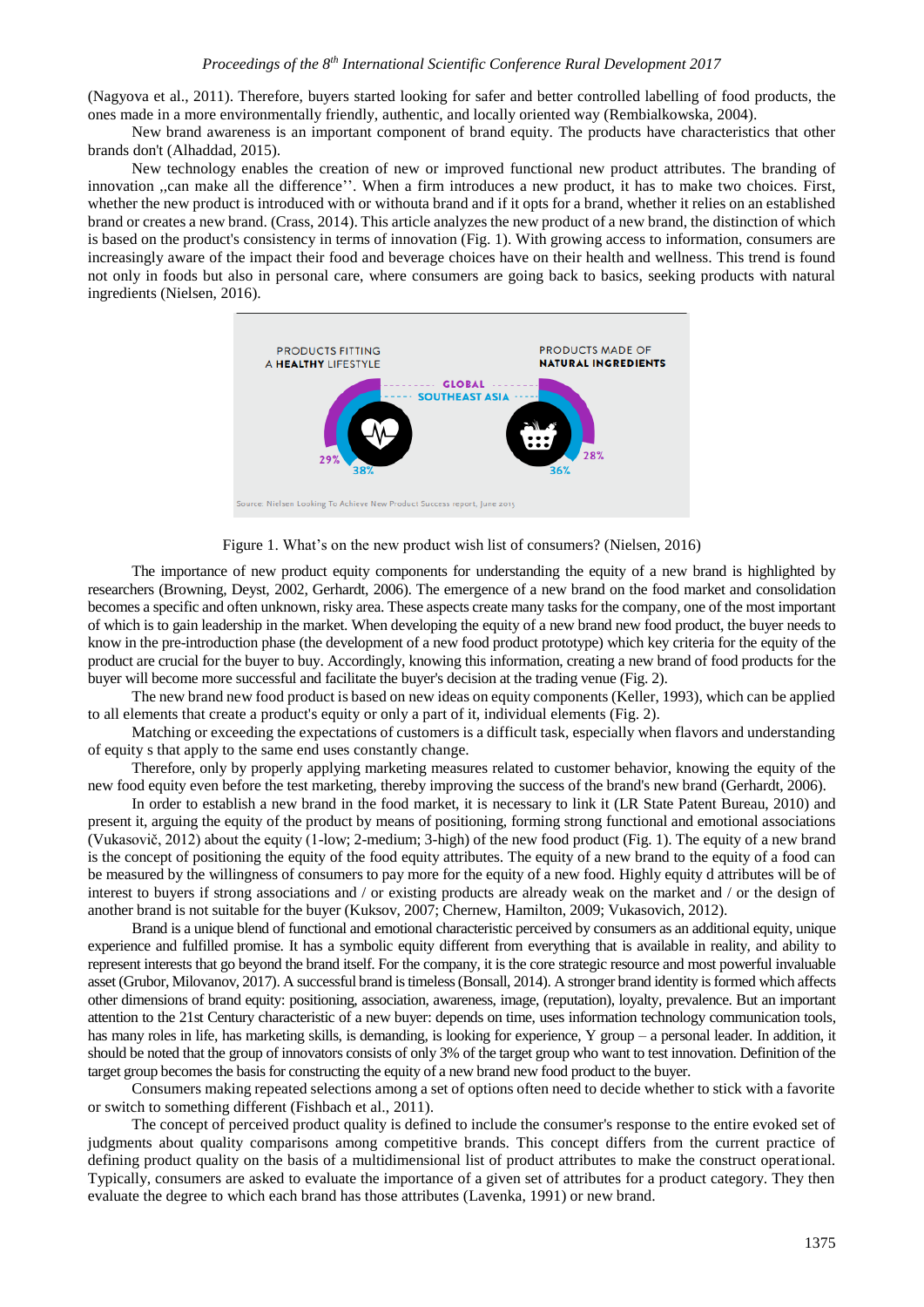

(made by the author Grubor, Milovanov, 2017; Vukasovič, 2012; 2016; Gerhardt, 2006; Crass, 2014; Mocanu, 2011; Zinkhan, Martin, 1987; Orth, Malkewitz, 2006; Chernew, Hamilton, 2009; Kuksov, 2007; Ove, 2009; Rajh, 2005; LR State Patent Bureau, 2010) Figure 2. Model for new brand new food product equity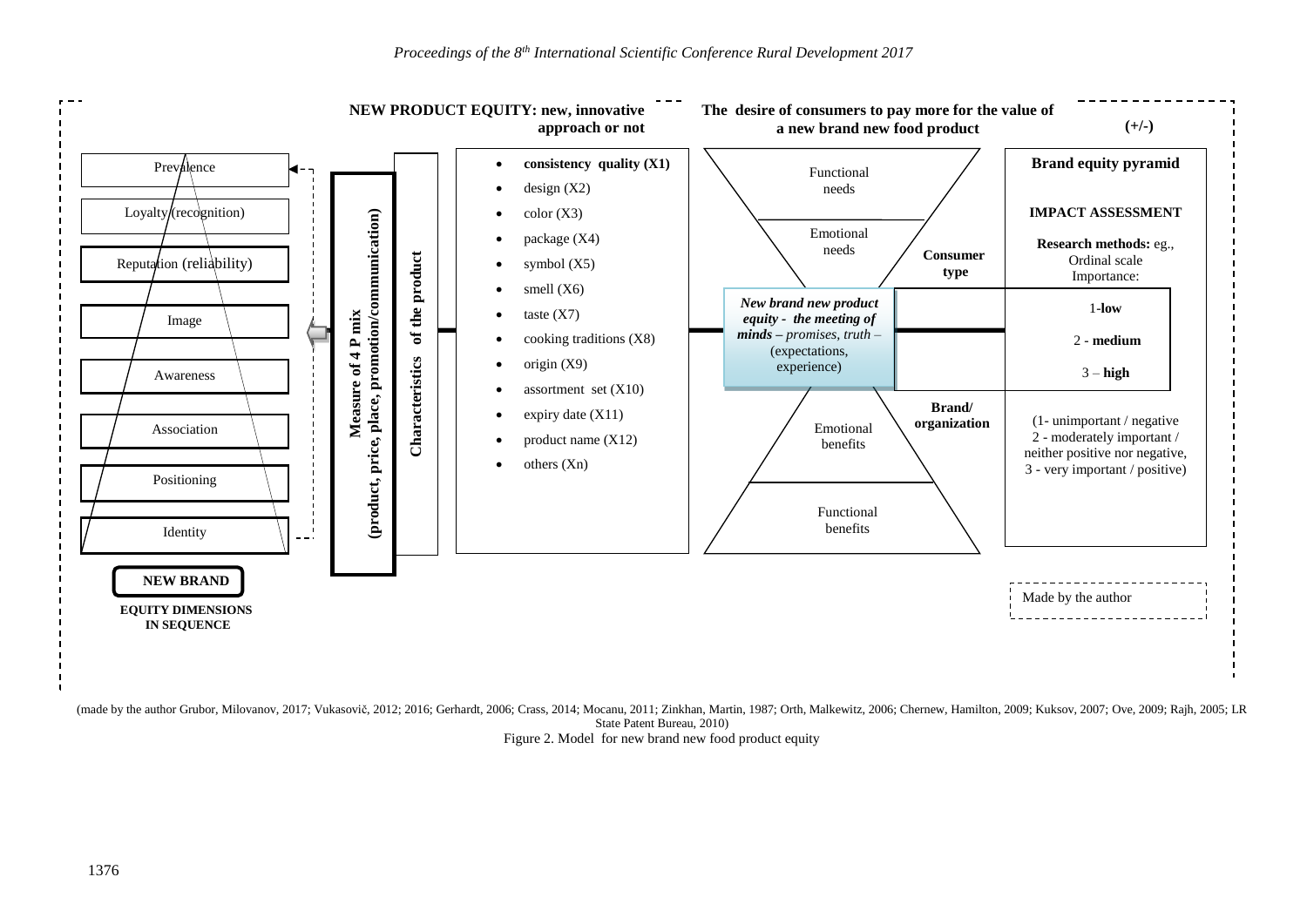## *Proceedings of the 8th International Scientific Conference Rural Development 2017*

Products on the basis of attributes is a popular means of generating differentiation. Consistent with Lancaster's theory, this approach presumes that utility-maximizing consumers derive utility from attributes, not from the product itself. Attributes may be observational, such as color, size, or other characteristics of appearance. Other attributes may be proxies for underlying quality such as location of origin. There are also experience attributes, such as taste, whereby consumers have no information until after consumption. Finally, there may be credence attributes, such as nutritional characteristics, where consumption provides no information and the consumer is reliant on third-party or external information to identify the existence of the attribute in the product (Nalley et al. 2006).

## **The example of new candy product consistency quality equity for new brand**

The study suggests that when choosing new brands of new candys in boxes, buyers would favor the innovative in the initial stage (2.20) than traditional (2.11) consistency, although the importance of both factors is higher than the average. It was found that according to the quality of the new product consistency, the equity elements of new candys such as candys no food additives (2.56) no GMO (2.55) are the most important buyers (Table 1).

|                                                   | <b>Equity</b>                       |
|---------------------------------------------------|-------------------------------------|
| New product (new candys in boxes) quality element | $3$ (high), $2$ (medium), $1$ (low) |
| No food additives                                 | 2.56                                |
| No GMO                                            | 2.55                                |
| Exceptional quality                               | 2.47                                |
| Organic                                           | 2.42                                |

Table 1. New product (new candys in boxes) quality equity  $(n = 416)$ 

The results show that statistically significant  $(p < 0.05)$  differences in the equity of the consistency without food additives in candy boxes differ among the foreign or Lithuanian producers. For those who choose Lithuanian manufacturers in candy boxes, the consistency without food additives looks more valuable than those who are opting for foreign manufacturers (Table 2).

|  |  |  | Table 2. New product (new candys in boxes) when no food additives equity according to country manufacturer ( $n = 416$ ) |
|--|--|--|--------------------------------------------------------------------------------------------------------------------------|
|  |  |  |                                                                                                                          |

| <b>Element</b>    | <b>Manufacturer</b> |     | <b>Average</b> | <b>St.</b> deviation | Av.grades | meaning  |      |
|-------------------|---------------------|-----|----------------|----------------------|-----------|----------|------|
|                   | Overseas            | ر ر | 2.35           | 0.700                | 175.24    | $-2.573$ | 0.10 |
| No food additives | Lithuanian          | 361 | 2.59           | 0.586                | 213.57    |          |      |

The results of the study show that consumers who choose different types of candys in the box do appreciate the traditional character of the candys, the fact that candys without food additives, in addition to GMO, are of exceptional quality are environmentally friendly. It has been found that some traditional candys in boxes, besides food additives, without GMO, of exceptional quality, seem to be the least valuable to choosing white chocolate candys. In the boxes of black chocolate candys, it is more valuable than other consumers to find the organic consistency of candys, exceptional quality, and the fact that candys without food additives and GMO. In the boxes of milk chocolate candys, collecting candys more valuable than traditional ones (Table 3).

Table 3. New product (new candys in boxes) chocolate type equity ( $n = 416$ )

| <b>Element</b>         | <b>Chocolate type</b>  | N   | Average | <b>St.</b> deviation | Av.grades | $\chi^2$ meaning | p     |
|------------------------|------------------------|-----|---------|----------------------|-----------|------------------|-------|
| Traditional            | White Chocolate        | 39  | 1.95    | 0.826                | 172.40    | 6.129            | 0.047 |
|                        | Milky Chocolate        | 168 | 2.28    | 0.589                | 219.58    |                  |       |
|                        | <b>Black Chocolate</b> | 209 | 2.19    | 0.678                | 206.33    |                  |       |
| No food additives      | White Chocolate        | 39  | 2.36    | 0.628                | 172.06    | 7.193            | 0.027 |
|                        | Milky Chocolate        | 168 | 2.52    | 0.638                | 204.34    |                  |       |
|                        | <b>Black Chocolate</b> | 209 | 2.62    | 0.569                | 218.64    |                  |       |
| No GMO                 | White Chocolate        | 39  | 2.28    | 0.793                | 170.88    | 6.706            | 0.035 |
|                        | Milky Chocolate        | 168 | 2.55    | 0.655                | 207.26    |                  |       |
|                        | <b>Black Chocolate</b> | 209 | 2.59    | 0.659                | 216.51    |                  |       |
| Exceptional<br>quality | White Chocolate        | 39  | 2.13    | 0.767                | 156.71    | 12.087           | 0.002 |
|                        | Milky Chocolate        | 168 | 2.45    | 0.690                | 205.74    |                  |       |
|                        | <b>Black Chocolate</b> | 209 | 2.56    | 0.619                | 220.39    |                  |       |
| Organic                | White Chocolate        | 39  | 2.31    | 0.863                | 199.81    | 9.911            | 0.007 |
|                        | Milky Chocolate        | 168 | 2.30    | 0.724                | 190.21    |                  |       |
|                        | <b>Black Chocolate</b> | 209 | 2.53    | 0.636                | 224.82    |                  |       |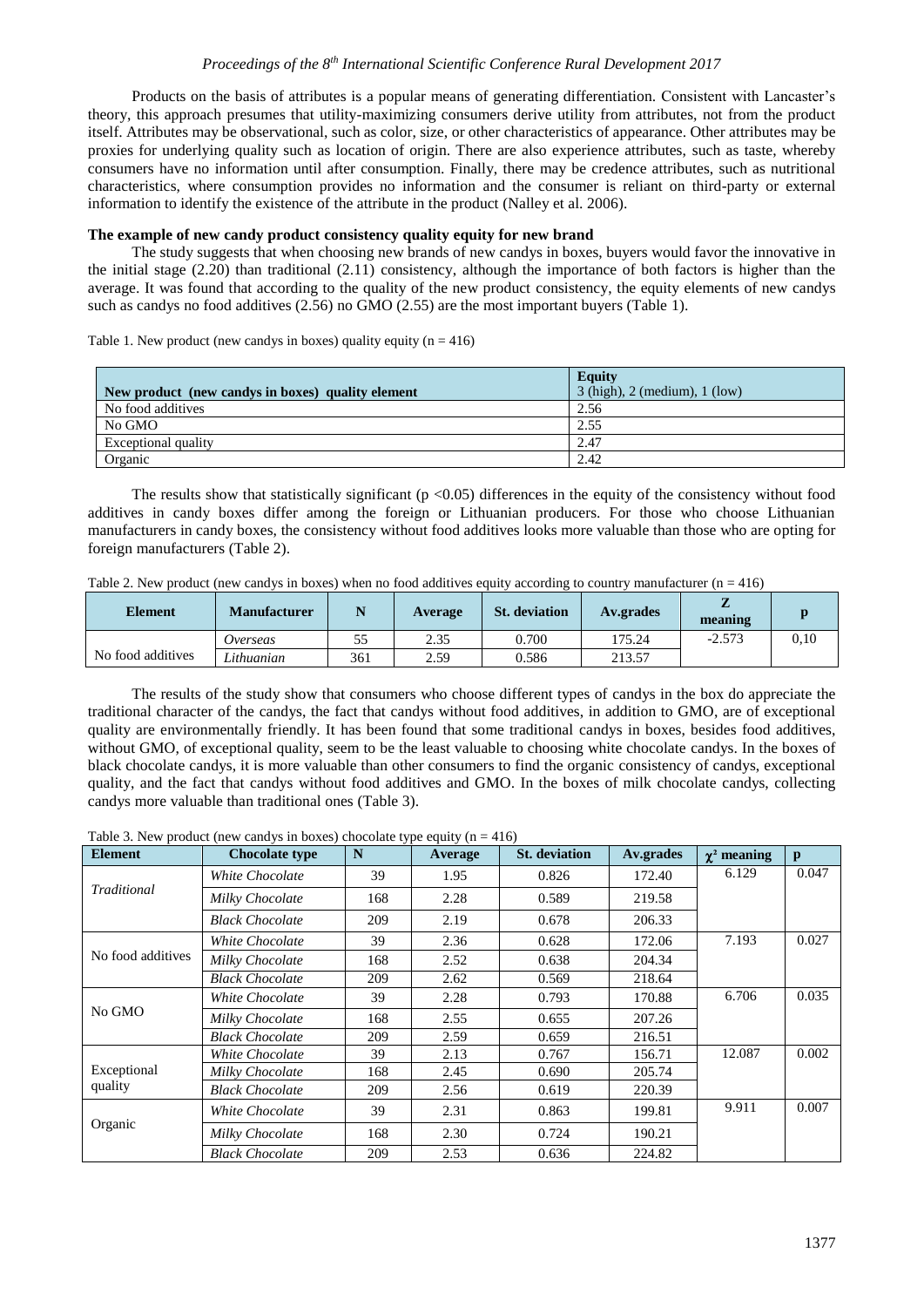## *Proceedings of the 8th International Scientific Conference Rural Development 2017*

The results of the study lead to conclusion that new food product (candys in boxes) Lithuanian shoppers perceive the importance of consistency quality and assess the identity (as unique products) (between high and medium value), which is forming a positive image of the product (quality assurance).

## **CONCLUSIONS**

In order to successfully integrate the new brand new food product into the market, a feasibility study for the future of the model (Model for new brand new food product equity) will be foreseen for the feasibility of the model. Essential elements of the new brand new product equity are  $(X1-Xn)$ : consistency quality  $(X1)$ , design  $(X2)$ , color  $(X3)$ , package  $(X4)$ , symbol  $(X5)$ , smell  $(X6)$ , taste  $(X7)$ , cooking traditions  $(X8)$ , origin  $(X9)$ , assortment set  $(X10)$ , expiry date  $(X11)$ , product name  $(X12)$ . The consistency quality of a new food product is essential factor of a new brand equity. Is suggested in the respondents' point of view, the new product equity impact on the new brand equity was rated in a 3 - point scale (3 (high), 2 (medium), 1 (low).

The study showed that the initial stage of a new brand new product could be more successful with innovative consistencies than traditional candy boxes. The study showed that consumers are switching to healthier choices for candys in boxes. The equity elements of new candys such as candys: no food additives, no GMO, exceptional quality, organic. For those who choose Lithuanian manufacturers in candy boxes, the consistency without food additives looks more valuable than those who are opting for foreign manufacturers. The results of the study show that consumers who choose different types of candys in the box is: the traditional consistency of candys the boxes no additives in food, no GMO, exceptional quality is the least - white chocolate candy boxes. Organic, exceptional quality, no food additives and no GMO candys is a valuable ingredient - black chocolate candys boxes; the traditional consistency of the candys seems to be worthwhile – in the boxes of milk chocolate candys. The results of the research can be applied to the needs of the consumers of the Lithuanian candys in boxes market. After application of them, it is reasonable to repeatedly observe the product consistency quality impact on the new brand equity and correspondingly adopt adequate product marketing solutions. The results of the research can be applied to the needs of the consumers of the Lithuanian candys in boxes market.

#### **REFERENCES**

- 1. Alhaddad, A.A. 2015. The Effect of Advertising Awareness on Brand Equity in Social Media. International Journal of e-Education, e-Business, e-Management and e-Learning, Vol. 5, No. 2, p.p. 73–84.
- 2. Aljawad, A., Morgan, M.Z. Rees, J.S. Fairchild, R. 2016. The availability of novelty sweets within high school localities. British Dental Journal, Vol. 220, No. 11, pp. 575–579. <https://doi.org/10.1038/sj.bdj.2016.412>
- 3. Amegbe, H. 2016. The Influence of Customer Based Brand Equity on Consumer Responses-the newly opened West Hills Mall in Ghana. Business Trends – scientific journal of the Faculty of Economics, Vol. 6(1) pp. 53–-63.
- 4. Brunello, A. 2014. Customer-based brand equity an innovative approach. *Yearbook of the ,,ghzane" institute of Economic Research*, Vol. 23, Iss. 1, pp. 73–81.
- 5. Browning, T.R., Deyst, J.J. Eppinger, S.D., Ieee, M., Whitney, D.E. 2002. Adding Equity in Product Development by Creating Information and Reducing Risk. *IEEE Transactions On Engineering Management*, Vol. 49, No. 4, pp. 443–458. <https://doi.org/10.1109/TEM.2002.806710>
- 6. Bonsall, A. 2014. *Entrepreneurial intelligence*. Esstee Media. Brisbane.
- 7. Chernew, A., Hamilton, R. 2009. Assortment Size and Option Attractiveness in Consumer Choice Among Retailers. *Journal of Marketing Research*, Vol. XLVI, pp. 410–420.<https://doi.org/10.1509/jmkr.46.3.410>
- 8. Crass, D. 2014. The Impact of Brand Use on Innovation Performance Empirical Results for Germany. *Discussion Paper*, No. 14- 119. pp. 1–32.
- 9. Chugani S.K., Irwin, J.R., Redden, J.P. 2015. Happily Ever After: The Effect of Identity-Consistency on Product Satiation. *Journal of Consumer Research*, Vol. 4. pp. 1–48.
- 10. Ells, L.J., Roberts, K., McGowan, V.J., Machaira, T. 2015. Sugar Reduction: The evidence for action Annexe 3: A mixed method review of behaviour changes resulting from marketing strategies targeted at high sugar food and non-alcoholic drink.
- 11. [El-kalyoubi,](https://www.sciencedirect.com/science/article/pii/S0570178311000212#!) M., [Khallaf,](https://www.sciencedirect.com/science/article/pii/S0570178311000212#!) M.F., [Abdelrashid,](https://www.sciencedirect.com/science/article/pii/S0570178311000212#!) A., [Mostafa](https://www.sciencedirect.com/science/article/pii/S0570178311000212#!) E.M. 2011. Quality characteristics of chocolate Containing some fat replacer. *Annals of Agricultural Science*, Vol. 56(2), p.p.89–96<https://doi.org/10.1016/j.aoas.2011.05.009>
- 12. Fishbach, A., Ratner, R.K., Zhang, Y. 2011. Inherently loyal or easily bored?: Nonconscious activation of consistency versus variety-seeking behavior. *Journal of Consumer Psychology*, Vol. 21. pp. 38–48. <https://doi.org/10.1016/j.jcps.2010.09.006>
- 13. Gerhardt, D.J. 2006. *Managing value engineering in new product development*. Ingersoll Rand, pp.1–12.
- 14. Grubor, A., Milovanov, O. 2017. Brand strategies in the era of sustainability. *Interdisciplinary Description of Complex Systems*, Vol. 15(1), pp. 78–88. <https://doi.org/10.7906/indecs.15.1.6>
- 15. Keller, K.L. 1993. Conceptualizing, Measuring, and Managing Customer-Based Brand Equity. *Journal of Marketing*, Vol. 57, No. 1, pp. 1–22.<https://doi.org/10.2307/1252054>
- 16. Kitt, J., Sträter, P. 2008. The Impact of Advertising in the U.S. Sweet Confection Market. *Journal of Advertising Research*, Vol. 48 (1). pp. 22–29.<https://doi.org/10.2501/S0021849908080057>
- 17. [Kim, Y.J., Kang,](https://www.sciencedirect.com/science/article/pii/S235261811730015X#!) S., [Kim,](https://www.sciencedirect.com/science/article/pii/S235261811730015X#!) D.H., [Kim, Y.J.,](https://www.sciencedirect.com/science/article/pii/S235261811730015X#!) [Kim,](https://www.sciencedirect.com/science/article/pii/S235261811730015X#!) W.I., [Kim, Y. M.,](https://www.sciencedirect.com/science/article/pii/S235261811730015X#!) [Park,](https://www.sciencedirect.com/science/article/pii/S235261811730015X#!) S. 2017. Calorie reduction of chocolate ganache through substitution of whipped cream. *[Journal of Ethnic Foods](https://www.sciencedirect.com/science/journal/23526181)*, [Vol. 4](https://www.sciencedirect.com/science/journal/23526181/4/1) (1). pp. 51–57. <https://doi.org/10.1016/j.jef.2017.02.002>